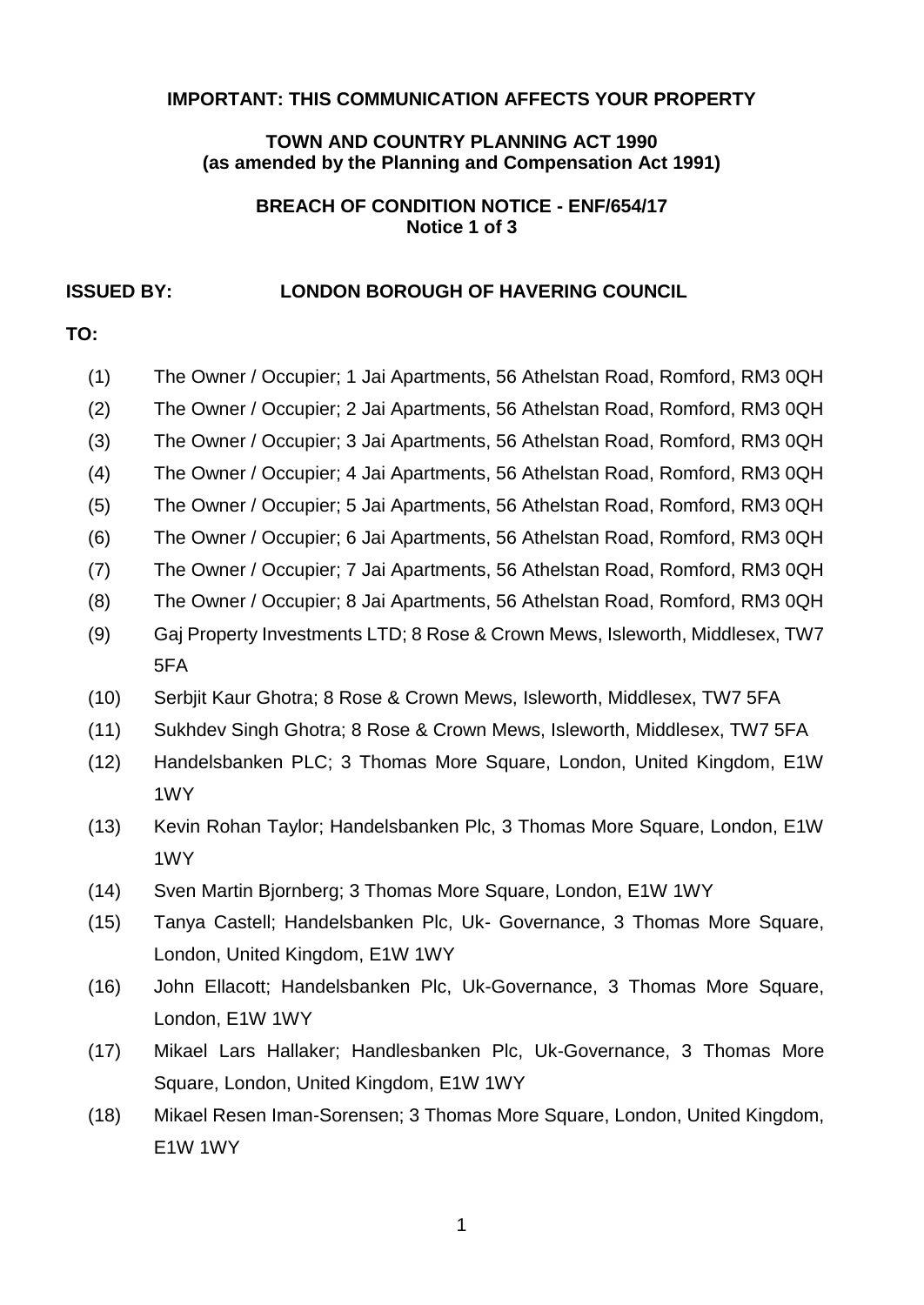- (19) Maureen Laurie; Handelsbanken Plc, Uk-Governance, 3 Thomas More Square, London, United Kingdom, E1W 1WY
- (20) Therese Agneta Kristina Lilja; Handelsbanken Plc, 3 Thomas More Square, London, United Kingdom, E1W 1WY
- (21) Owl Building Control Solutions Limited; Ramsbury House, Charnham Lane, Hungerford, Berkshire, United Kingdom, RG17 0EY
- **1. THIS IS A FORMAL NOTICE** which is issued by the Council, under section 187A of the above Act because they consider that conditions imposed on a grant of planning permission, relating to the land described below have not been complied with. It considers that you should be required to comply with the conditions specified in this notice.

# **2. THE LAND AFFECTED BY THE NOTICE**

 56 Athelstan Road, Romford, RM3 0QH known as 'Jai Apartments' and 'Veer House' as shown edged in black on the attached plan. The land is registered with HM Land Registry under references EGL23056, EGL 372006, EGL372224, and EGL489093.

## **3. THE RELEVANT PLANNING PERMISSION**

 The relevant planning permission to which this notice relates to is P1751.14 which was granted for "Demolition of existing garage buildings and erection of 8 apartments (3 storey) and 1 no. 3 storey detached house."

## **4. THE BREACH OF CONDITIONS**

 Failure to provide details and discharge the requirements of condition 7 (cycle storage), 10 (vehicle crossings), and 12 (refuse and waste storage) of the following conditions of application P1717.14, which was granted planning permission on 10<sup>th</sup> March 2015.

The following conditions have not been complied with:

 7 Prior to completion of the works hereby permitted, cycle storage of a type and in a location previously submitted to and agreed in writing by the Local Planning Authority shall be provided and permanently retained thereafter.

 Reason:-In the interests of providing a wide range of facilities for non-motor car residents, in the interests of sustainability.

 10 The necessary agreement, notice or licence to enable the proposed alterations to the Public Highway shall be entered into prior to the commencement of development. This shall include the removal of all redundant vehicle crossings and the provision of dropped-kerb style vehicle crossings serving each parking area.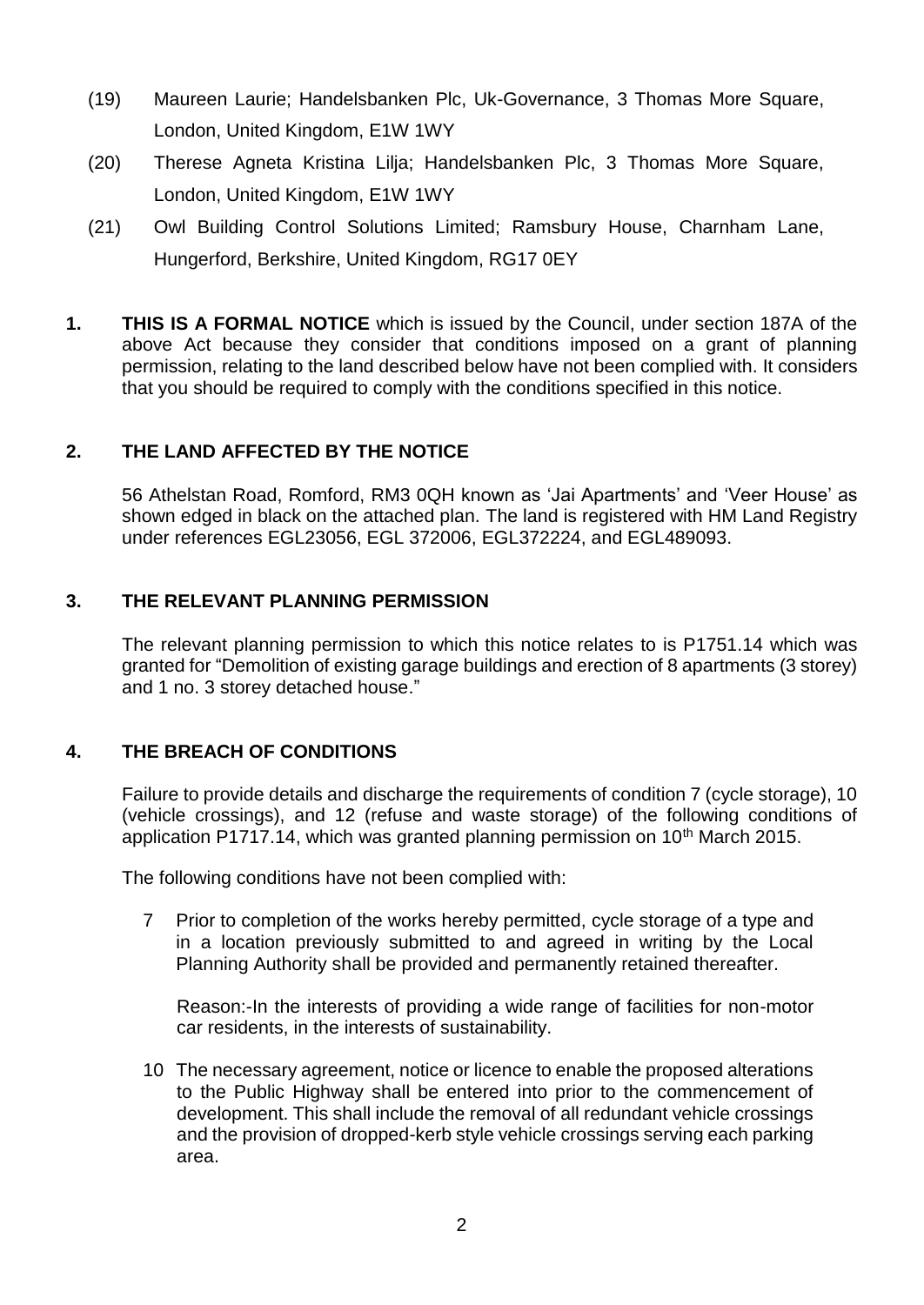Reason: In the interests of ensuring good design and ensuring public safety and to comply with policies of the Core Strategy and Development Control Policies DPD, namely CP10, CP17, and DC61.

 12 Prior to the first occupation of the development hereby permitted, provision shall be made for the storage of refuse and recycling awaiting collection according to details which shall previously have been submitted to and agreed in writing by the Local Planning Authority.

 Reason:- In the interests of amenity of occupiers of the development and also the visual amenity of the development and the locality generally, and in order that the development accords with the LDF Development Control Policies Development Plan Document Policy DC61.

### **5. THE FOLLOWING ACTIVITIES ARE TO BE CARRIED OUT TO SECURE COMPLIANCE WITH THE CONDITIONS**

 As the person responsible for the breach of condition specified in section 4 of this notice, you are required to comply with the stated condition by taking the following steps:

- (1) Submit a valid application and fee to discharge the requirements of each of the following conditions of application P1717.14:
	- 7 Prior to completion of the works hereby permitted, cycle storage of a type and in a location previously submitted to and agreed in writing by the Local Planning Authority shall be provided and permanently retained thereafter.

 Reason:-In the interests of providing a wide range of facilities for non-motor car residents, in the interests of sustainability.

 10 The necessary agreement, notice or licence to enable the proposed alterations to the Public Highway shall be entered into prior to the commencement of development. This shall include the removal of all redundant vehicle crossings and the provision of dropped-kerb style vehicle crossings serving each parking area.

 Reason: In the interests of ensuring good design and ensuring public safety and to comply with policies of the Core Strategy and Development Control Policies DPD, namely CP10, CP17, and DC61.

 12 Prior to the first occupation of the development hereby permitted, provision shall be made for the storage of refuse and recycling awaiting collection according to details which shall previously have been submitted to and agreed in writing by the Local Planning Authority.

 Reason:- In the interests of amenity of occupiers of the development and also the visual amenity of the development and the locality generally, and in order that the development accords with the LDF Development Control Policies Development Plan Document Policy DC61.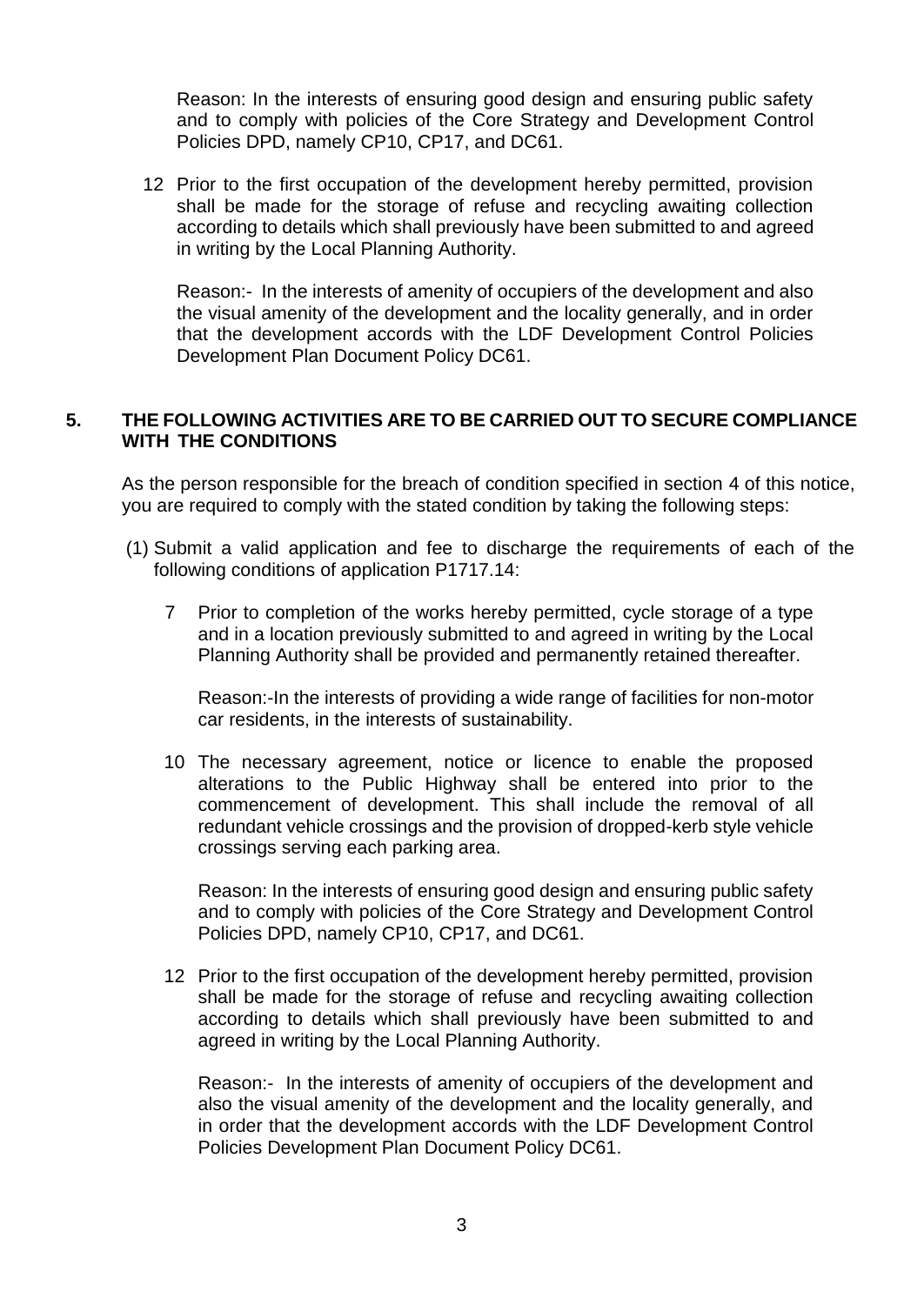Time for compliance: 28 days from the effective date of this notice, beginning with the day on which the notice is served on you.

## **6. WHEN THIS NOTICE TAKES EFFECT**

 This notice takes effect **immediately** it is served on you or you receive it by postal delivery.

Dated: **4th November 2021** 

Parid Coline

Signed**:** 

## **David Colwill**

Position**:** Team Leader**,** Planning Enforcement

### **Authorised Officer**

On behalf of: The Mayor and Burgesses of the London Borough of Havering, Town Hall, Main Road, Romford, RM1 3BD

### **WARNING**

## **THERE IS NO RIGHT OF APPEAL AGAINST THIS NOTICE**

 It is an offence to contravene the requirements stated in paragraph 5 of this notice after the end of the compliance period. You will then be at risk of immediate prosecution in the Magistrates Court for which the maximum penalty is £2,500 for a first offence and for any subsequent offence. If you are in any doubt about what this notice requires you to do, you should get in touch immediately with **Samuel Cadman, Planning Enforcement Officer, Town Hall, Main Road, Romford, RM1 3BD (01708 433 758).** 

 If you need independent advice about this notice, you are advised to contact urgently a lawyer, planning consultant or other professional adviser specialising in planning matters. If you wish to contest the validity of the notice, you may only do so by an application to the High Court for judicial review. A lawyer will advise you on what this procedure involves.

## **DO NOT LEAVE YOUR RESPONSE TO THE LAST MINUTE**